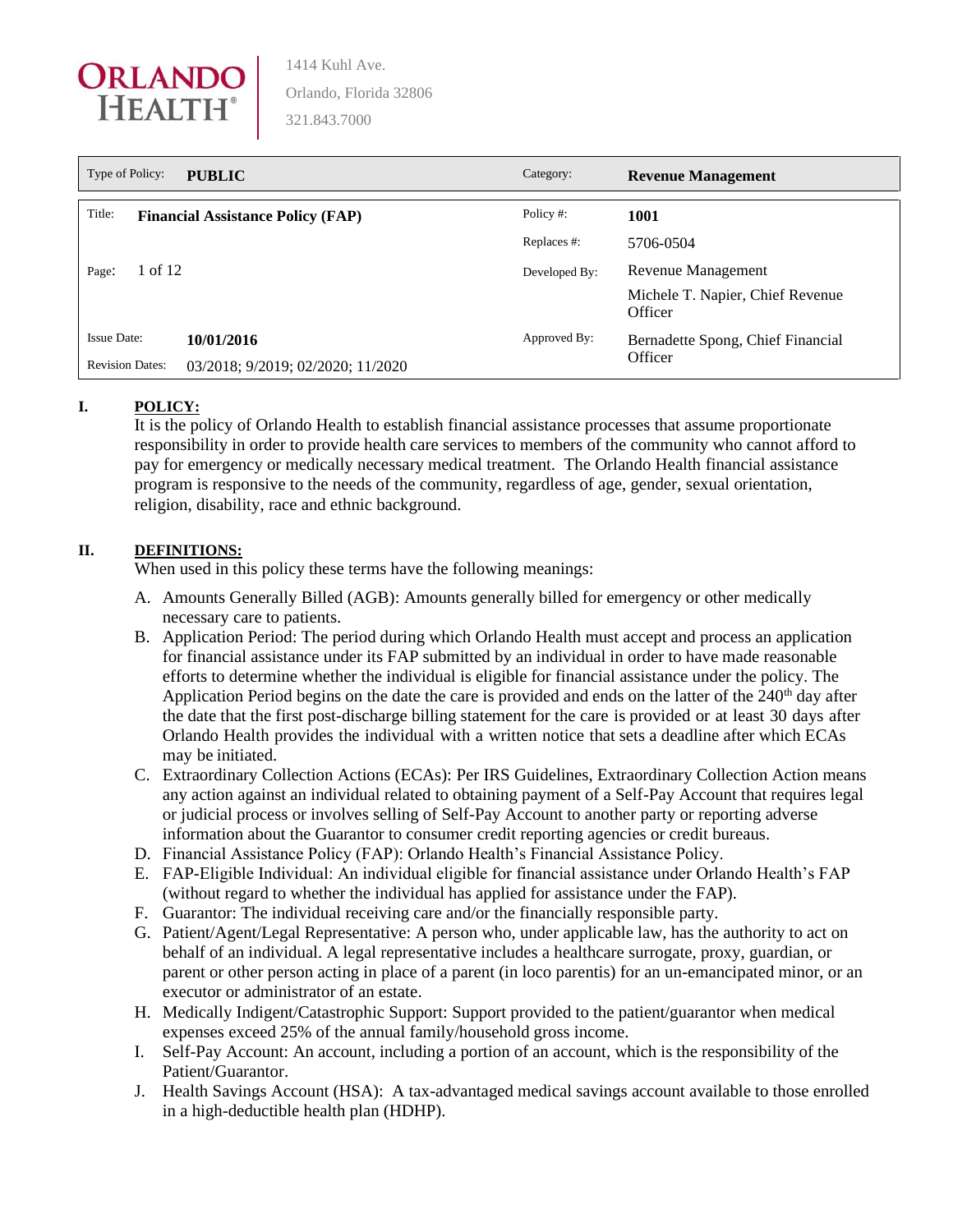

| Type of Policy:        | <b>PUBLIC</b>                            | Category:     | <b>Revenue Management</b>                   |
|------------------------|------------------------------------------|---------------|---------------------------------------------|
| Title:                 | <b>Financial Assistance Policy (FAP)</b> | Policy#:      | 1001                                        |
|                        |                                          | Replaces#:    | 5706-0504                                   |
| 2 of 12<br>Page:       |                                          | Developed By: | Revenue Management                          |
|                        |                                          |               | Michele T. Napier, Chief Revenue<br>Officer |
| <b>Issue Date:</b>     | 10/01/2016                               | Approved By:  | Bernadette Spong, Chief Financial           |
| <b>Revision Dates:</b> | 03/2018; 9/2019; 02/2020; 11/2020        |               | Officer                                     |

### **III. PROCEDURE:**

- A. Requirements
	- 1. Orlando Health complies with section 501(r) of the Internal Revenue Code which requires hospital organizations to establish a written financial assistance policy. A hospital organization is an organization recognized (or seeking to be recognized) as described in section  $501(c)(3)$  that operates one or more hospital facilities.
	- 2. This policy must be approved by the Board of Directors or an authorized body of the taxexempt hospital.
	- 3. All Orlando Health employed physicians must follow Orlando Health's FAP. Contracted, community/private providers are not required to participate in Orlando Health's financial assistance program. A list of employed Orlando Health physicians is made available on the Orlando Health website. In addition, a list of all contracted, community/private providers, who deliver emergency or other medically necessary care in the hospital facilities, can be found on our website, or will be provided free of charge upon request. Reference the supporting documentation link at the end of this policy.
	- 4. Orlando Health's FAP and Guarantor Financial Statement Application (GFSA) are readily available to patients, visitors, and members of the community we serve. Paper copies of the FAP, Patient Financial Resources brochure, and Plain Language Summary will be made available upon request via mail, admitting and emergency business office locations, as well as free of charge on the Orlando Health website. The Plain Language Summary and the brochure will be made available in public areas of the hospitals. Reference the supporting documentation link at the end of this policy.
	- 5. A paper copy of the Plain Language Summary document will be provided to patients upon registration/intake.
	- 6. The FAP is made available in English and in the primary language of residents who represent the lesser of 5% of the community served or 1,000 individuals by our hospitals. Orlando Health will perform a yearly analysis of languages reflected in our community. Translated versions of the FAP, Plain Language Summary, and brochure can be found in the supporting documentation link available at the end of this policy.
	- 7. Amounts Generally Billed (AGB): Orlando Health determines the Amounts Generally Billed (AGB) for care by using the billing and coding process it would use if the individual were a Medicare fee-for-service beneficiary and setting AGB for the care at the amount it determines Medicare and the Medicare beneficiary together would be expected to pay for the care.
		- a. Orlando Health has determined AGB by using the prospective Medicare method.
		- b. Orlando Health reviews the AGB annually.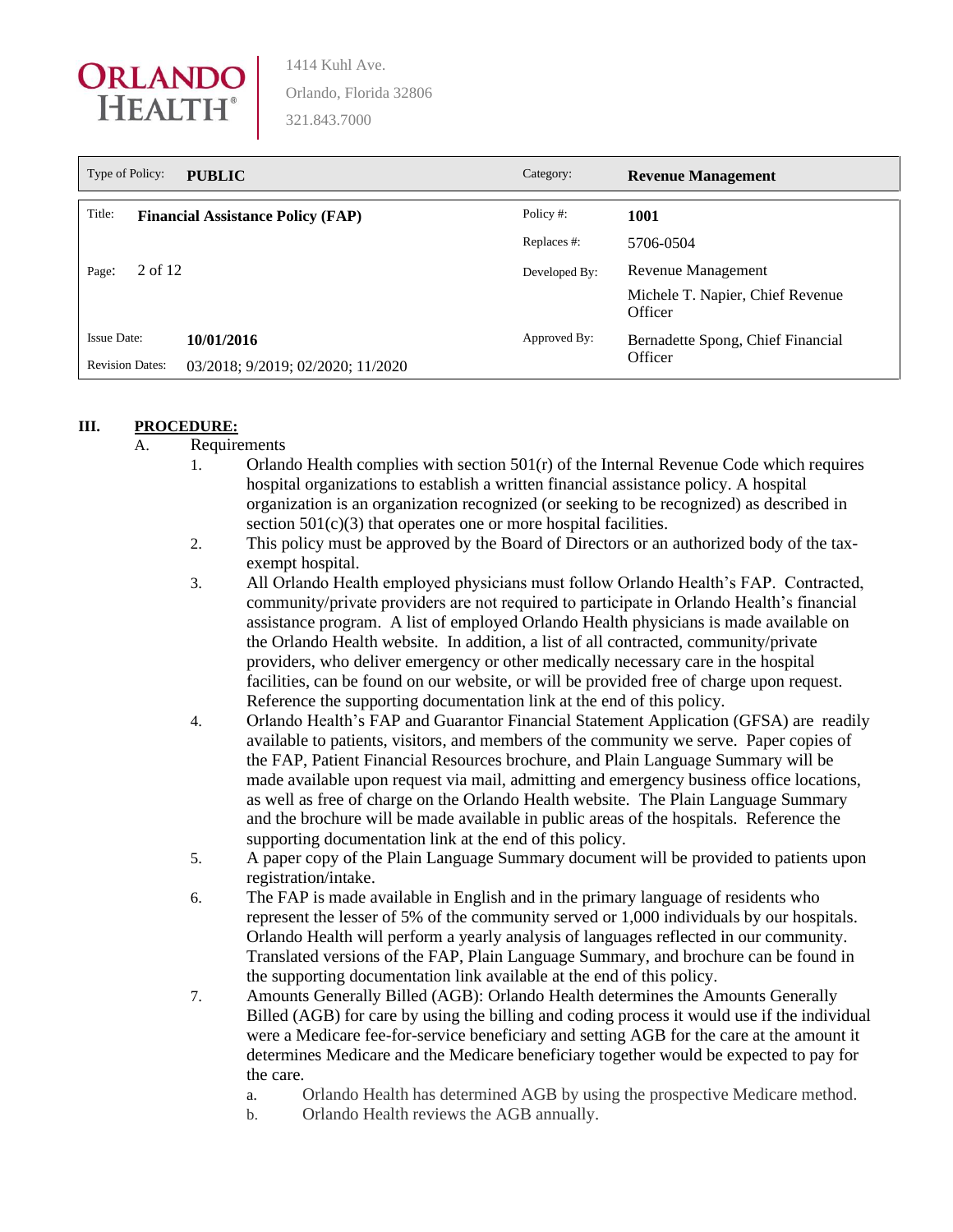

| Type of Policy:        | <b>PUBLIC</b>                            | Category:     | <b>Revenue Management</b>                   |
|------------------------|------------------------------------------|---------------|---------------------------------------------|
| Title:                 | <b>Financial Assistance Policy (FAP)</b> | Policy#:      | 1001                                        |
|                        |                                          | Replaces#:    | 5706-0504                                   |
| 3 of 12<br>Page:       |                                          | Developed By: | Revenue Management                          |
|                        |                                          |               | Michele T. Napier, Chief Revenue<br>Officer |
| <b>Issue Date:</b>     | 10/01/2016                               | Approved By:  | Bernadette Spong, Chief Financial           |
| <b>Revision Dates:</b> | 03/2018; 9/2019; 02/2020; 11/2020        |               | Officer                                     |

- c. Whenever Orlando Health, hospital facilities listed below, provides emergency or other medically necessary care to a FAP-eligible individual, these guidelines apply.
- 8. As a private, not-for-profit teaching hospital, Orlando Health provides comprehensive health care. Services are provided to all regardless of age, gender, sexual orientation, religion, disability, race and ethnic background.
- 9. In accordance with the Emergency Medical Treatment and Labor Act (EMTALA), individuals will not be refused treatment when suffering a true medical emergency, regardless of their ability to pay. Orlando Health will not engage in actions that discourage individuals from seeking emergency medical care, such as by demanding that emergency department patients pay before receiving treatment for emergency medical conditions or by permitting debt collection activities that interfere with the provision, without discrimination, of emergency medical care. The emergency condition of a patient will be determined by the treating physician relying on his/her experience, training and ethics.
- 10. Medically necessary care is determined by the treating physician relying on his/her experience, training and ethics.
- 11. For all elective and scheduled procedures, Orlando Health may exercise the right to defer services for Patients/Agents unwilling to pay all of their financial responsibility or commit to a reasonable payment plan.
- B. Federal Poverty Guidelines
	- 1. The set minimum amount of gross income that a family/household needs for food, clothing, transportation, shelter, and other necessities. In the United States, this level is determined by the Department of Health and Human Services.
	- 2. Each year, the federal government establishes the poverty income guidelines for the year and publishes them on the Federal Register. The Orlando Health financial assistance program uses these guidelines when determining eligibility for free care, and the most current guidelines will be used during the screening process. Reference the supporting documentation link at the end of this policy.
	- 3. Individuals or family/households who meet 225% or below of the Federal Poverty Guidelines (FPL) will qualify for financial assistance for all of their financial responsibility.
	- 4. Under the provisions of the 501(r), Orlando Health is required to limit charges for those patients that are determined eligible for financial assistance.
- C. Eligibility
	- 1. Patient/Guarantor (the individual receiving care and/or the financially responsible party) seeking financial assistance consideration will be required to complete the application process and provide the following information as needed: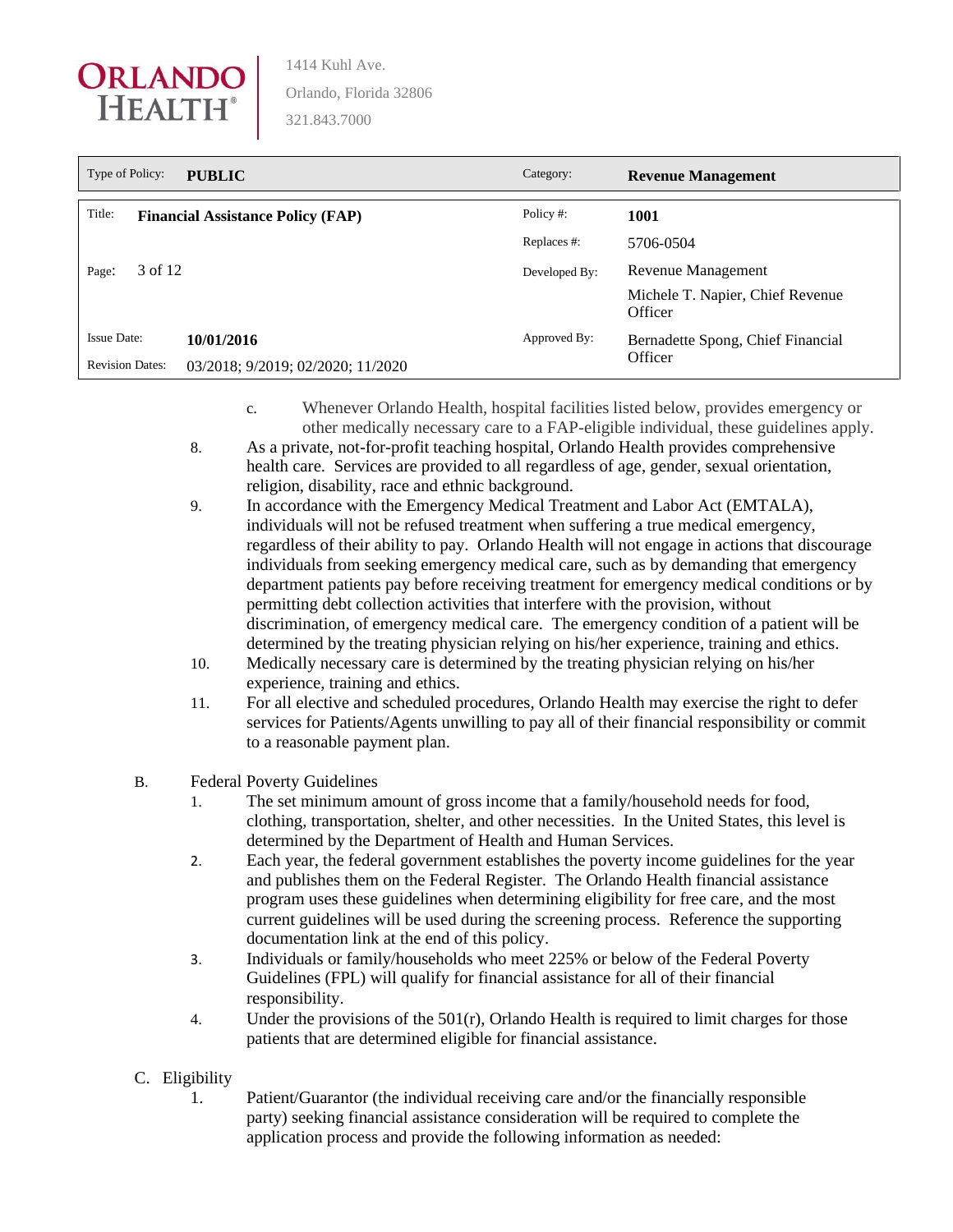

| Type of Policy:<br><b>PUBLIC</b><br>Category:<br><b>Revenue Management</b> |                                          |               |                                             |
|----------------------------------------------------------------------------|------------------------------------------|---------------|---------------------------------------------|
| Title:                                                                     | <b>Financial Assistance Policy (FAP)</b> | Policy #:     | 1001                                        |
|                                                                            |                                          | Replaces #:   | 5706-0504                                   |
| 4 of 12<br>Page:                                                           |                                          | Developed By: | Revenue Management                          |
|                                                                            |                                          |               | Michele T. Napier, Chief Revenue<br>Officer |
| <b>Issue Date:</b>                                                         | 10/01/2016                               | Approved By:  | Bernadette Spong, Chief Financial           |
| <b>Revision Dates:</b>                                                     | 03/2018; 9/2019; 02/2020; 11/2020        |               | Officer                                     |

- a. Full legal name
- b. Household income for the previous 12-month period
- c. Number of household members
- d. Income tax returns or other form of income attestation, including W2 forms, IRS 1099 documents, pay stubs, and bank statements
- e. Signature certification on completed Guarantor Financial Statement Application (GFSA).
- f. An electronic link to the application can be found in the supporting documentation at the end of this policy.
- 2. Patients/Guarantors, who meet eligibility requirements and reside where Orlando Health operates acute care facilities, will be offered financial assistance.
- 3. US citizens with a valid Social Security Number (SSN) who reside outside of the area and legally permitted Out of Country patients that have been given a government issued Tax ID Number (TIN) are eligible for financial assistance consideration. Documentation of extenuating circumstances must be provided and approval will be made on a case by case basis.
- 4. Individuals who comply with the requirements outlined in this FAP will be considered for free care. Those who are not compliant with the requirements of this FAP may be deemed ineligible. In addition to meeting the other requirements outlined within this policy, Patients/Guarantors are expected to cooperate with the following:
	- a. Patients/Guarantors shall cooperate in supplying all third-party information including motor vehicle or other accident information, requests for Coordination of Benefits (COB), or other information necessary to adjudicate claims, etc.
	- b. Patients/Guarantors will exhaust all funding resources including HSA, employer group medical plans, self-insured plans, healthcare cost sharing ministries and/or groups, prior to being considered for financial assistance.
	- c. Patients/Guarantors that have been identified as having Medicaid qualifiers shall cooperate with the pending Medicaid process. In order to receive healthcare financial assistance, the patient must apply for Medicaid assistance and be denied for any reason other than the following:
		- 1) Did not apply.
		- 2) Did not follow through with the application process.
		- 3) Did not provide requested verifications.
- 5. Financial assistance may be denied if there is reasonable suspicion of the accuracy of the application. If the Patient/Guarantor supplies the needed documentation and information requested to clarify information the application may be reconsidered. The potential reconsideration will be reviewed and handled on a case by case basis.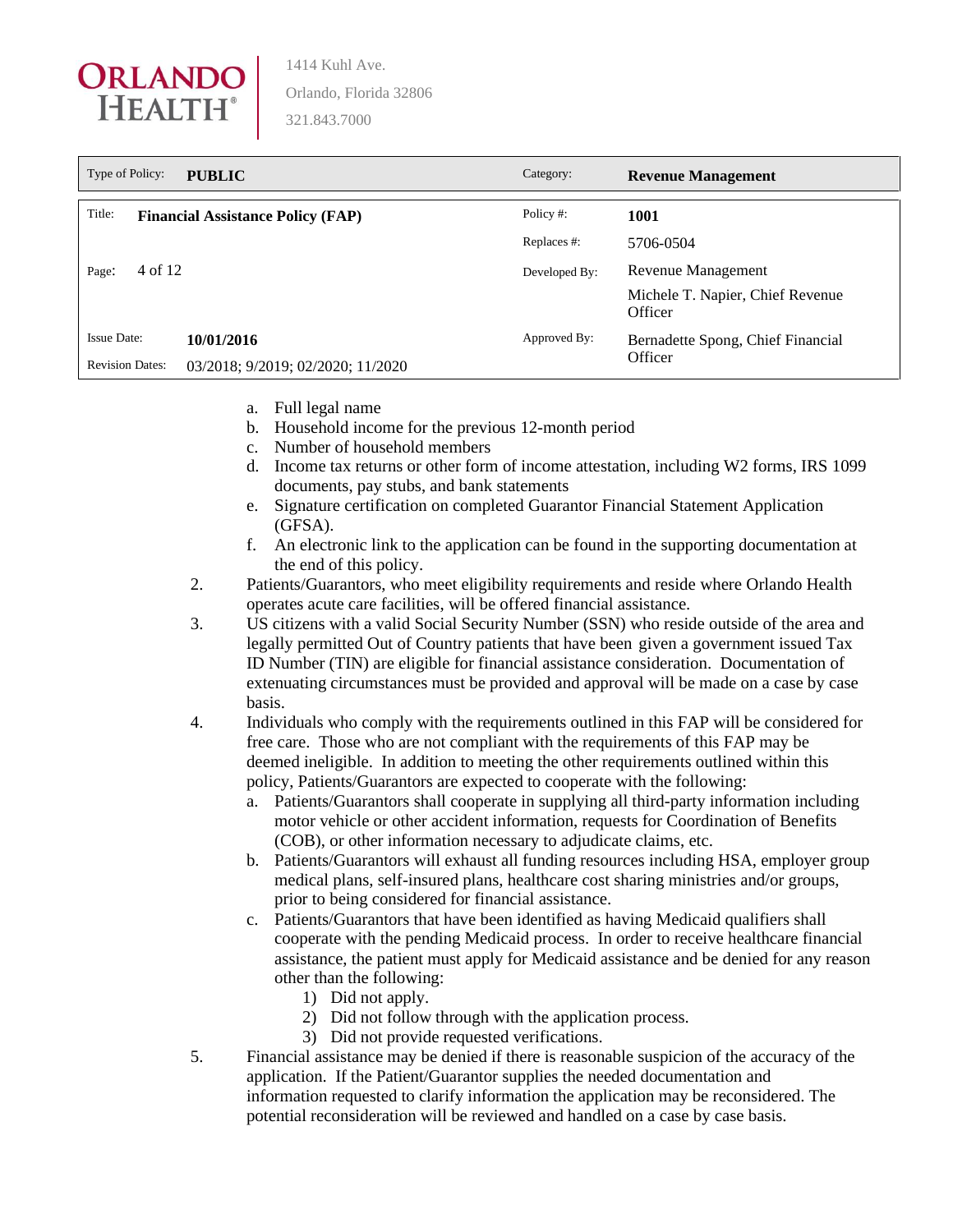

| Type of Policy:        | <b>PUBLIC</b>                            | Category:     | <b>Revenue Management</b>                   |
|------------------------|------------------------------------------|---------------|---------------------------------------------|
| Title:                 | <b>Financial Assistance Policy (FAP)</b> | Policy #:     | 1001                                        |
| 5 of 12<br>Page:       |                                          | Replaces #:   | 5706-0504                                   |
|                        |                                          | Developed By: | Revenue Management                          |
|                        |                                          |               | Michele T. Napier, Chief Revenue<br>Officer |
| <b>Issue Date:</b>     | 10/01/2016                               | Approved By:  | Bernadette Spong, Chief Financial           |
| <b>Revision Dates:</b> | 03/2018; 9/2019; 02/2020; 11/2020        |               | Officer                                     |

- 6. Patients are presumed to be eligible for financial assistance on the basis of individual circumstances such as: patients discharged to a skilled nursing facility; patients who are deceased with no estate; and patients who have documented homelessness. Patients/Guarantors determined to have presumptive financial assistance eligibility will be provided 100% financial assistance. These qualified patients will receive free care.
- 7. Orlando Health may screen for financial assistance qualifications using presumptive eligibility resources (e.g. technology, service organizations) to assist in determining whether a patient is presumed eligible for financial assistance.
- 8. Orlando Health may utilize electronic means such as credit bureau information, to verify a Patient's/Guarantor's ability or inability to pay.
- 9. Orlando Health reserves the right to clarify information obtained during the screening process, including assets found or available lines of credit.
- 10. Medically indigent/catastrophic:
	- a. Patients/guarantors who are deemed medically indigent or who meet catastrophic guidelines of balances exceeding 25% of their family/household income, will be considered for free care.

## D. Application Process

- 1. Patient can receive assistance with the application process through the following methods:
	- a. Financial Counselors are available at Orlando Health business office locations and will assist patients with the completion of the application, before, during and after their hospital stay.
	- b. Financial Assistance representatives are available Monday Friday,  $8:00$  a.m.  $-4:30$ p.m. They can be reached by phone at 321.843.8955, or by e-mail: FinancialAssistance@orlandohealth.com.
- 2. Patients can apply for financial assistance as follows:
	- a. Complete and submit a GFSA to Orlando Health for evaluation.
	- b. During the patient's hospital stay, representatives are available to provide assistance with GFSA completion.
	- c. Request the GFSA in writing or access it on the Orlando Health website or present in person at an Orlando Health facility.
	- d. Patients/Guarantors may be asked to provide copies of previous income tax returns if necessary.
	- e. Reference the supporting documentation link at the end of this policy.

# E. Determination

1. Reference the Orlando Health Patient Billing & Collections Policy (Self Pay) available in supporting documentation link at the end of this policy for additional details.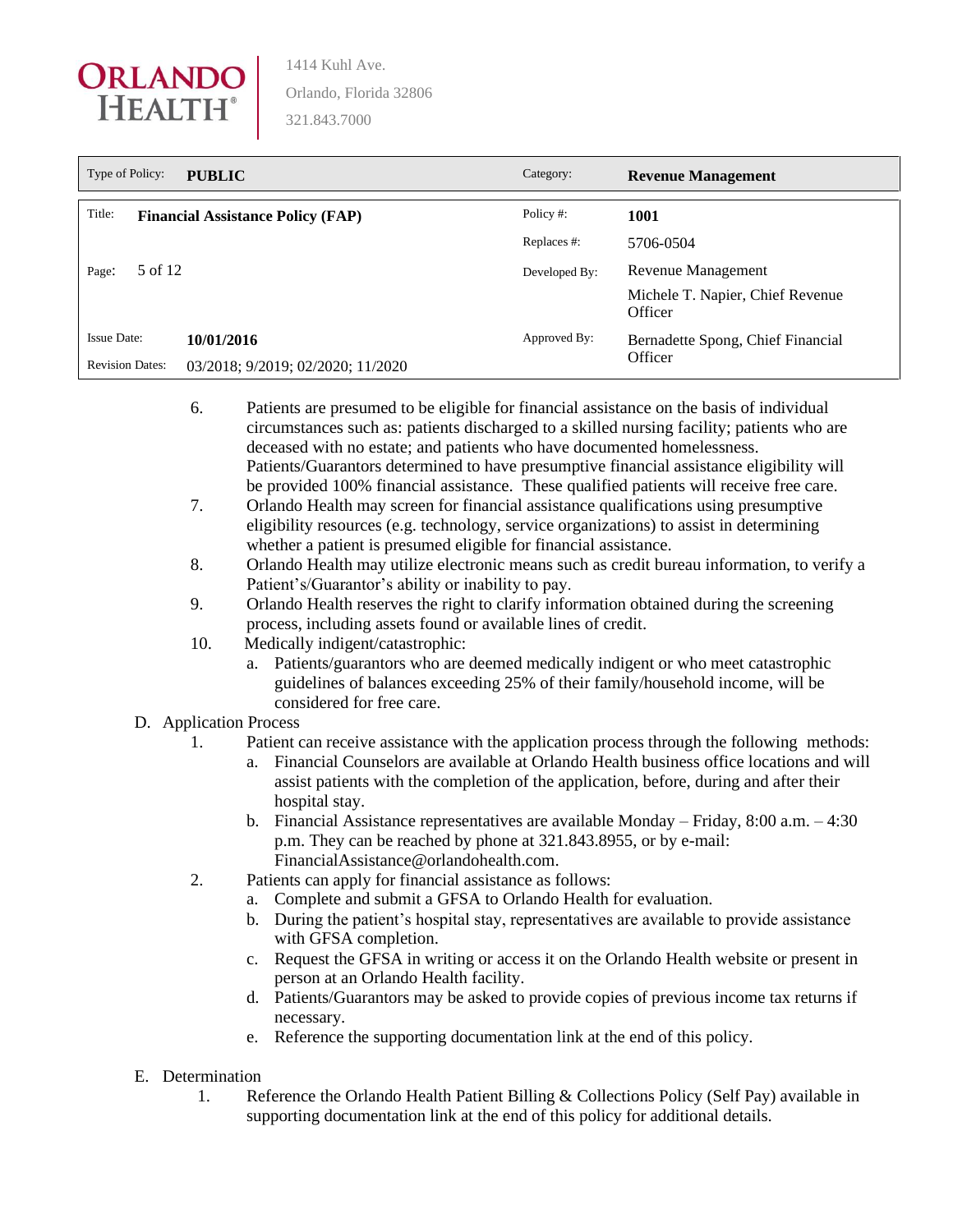

| Type of Policy:        | <b>PUBLIC</b>                            | Category:     | <b>Revenue Management</b>                   |
|------------------------|------------------------------------------|---------------|---------------------------------------------|
| Title:                 | <b>Financial Assistance Policy (FAP)</b> | Policy #:     | 1001                                        |
|                        |                                          | Replaces #:   | 5706-0504                                   |
| 6 of 12<br>Page:       |                                          | Developed By: | Revenue Management                          |
|                        |                                          |               | Michele T. Napier, Chief Revenue<br>Officer |
| <b>Issue Date:</b>     | 10/01/2016                               | Approved By:  | Bernadette Spong, Chief Financial           |
| <b>Revision Dates:</b> | 03/2018; 9/2019; 02/2020; 11/2020        |               | Officer                                     |

2. Orlando Health will review the financial assistance applications for completion and accuracy, during the "Post Discharge and Application Period". This is the period during which Orlando Health must accept and process financial assistance applications submitted by the Patient/Guarantor. This period ends after the 240th day after the first post patient discharge statement. Patient Accounting representatives will review for the following:

- a. Validate household income and expense information.
	- 1) Family income includes but is not limited to, wages, salaries, social security benefits, strike benefits, unemployment benefits, child support, inheritance, alimony, spouse's income, Workers Compensation, pension disability benefits, investment dividends, and interest. The Patient/Guarantor must also include the total gross income for all working family members in the household including those who are under the age of 18.
	- 2) Household members include patient, spouse, and natural or adopted children under the age of 18. If a dependent is handicapped and over the age of 18, he or she is included in the family size.
- b. If application is incomplete:
	- 1) Orlando Health will provide a written notice to the Patient/Guarantor which describes the additional information and/or documentation necessary to fully complete the financial assistance application.
	- 2) Orlando Health will provide at least one written notice to the Patient/Guarantor which communicates the collection processes to be initiated if claim(s) are not satisfied.
- c. Financial assistance management team will approve the application based on the following criteria:
	- 1) If the validated annual family/household income, expense information, and supporting documentation reflect an income at or below 225% of the most current Federal Poverty Level for the stated family size, account(s) will qualify in their entirety for financial assistance.
	- 2) An approval letter with specific details will be sent to the Patient/Guarantor.
- d. If application is denied, financial assistance representatives will proceed as follows:
	- 1) Send a Denial Letter to the Patient/Guarantor, making reasonable efforts to contact him or her.
	- 2) Continue with normal collection flow process.
- 3. Extraordinary Collection Actions (ECAs) are actions that Orlando Health may take in the event of non-payment and can be found in detail in the Patient Billing & Collections Policy (Self Pay).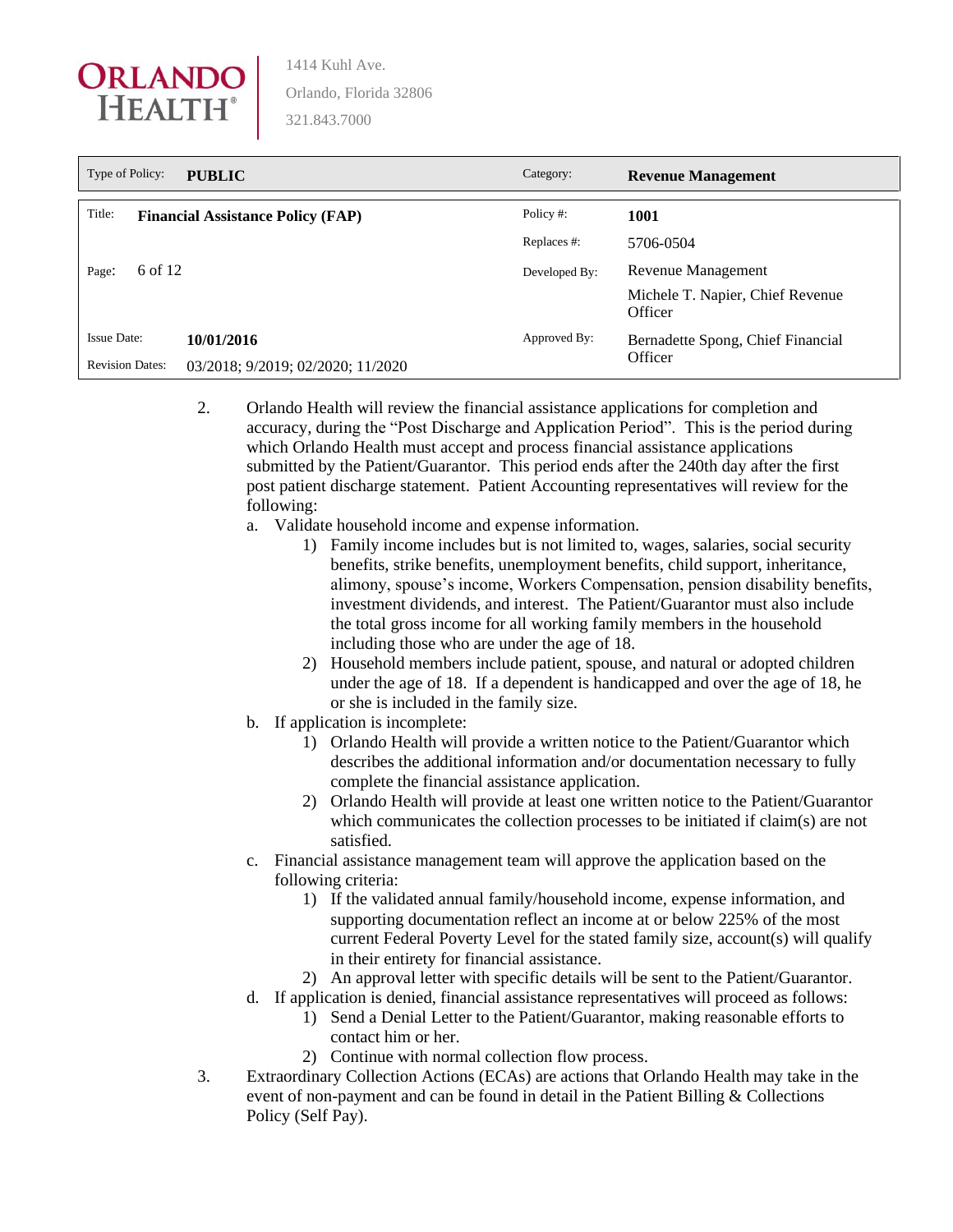

| Type of Policy:        | <b>PUBLIC</b>                            | Category:     | <b>Revenue Management</b>                   |
|------------------------|------------------------------------------|---------------|---------------------------------------------|
| Title:                 | <b>Financial Assistance Policy (FAP)</b> | Policy #:     | 1001                                        |
| 7 of 12<br>Page:       |                                          | Replaces#:    | 5706-0504                                   |
|                        |                                          | Developed By: | Revenue Management                          |
|                        |                                          |               | Michele T. Napier, Chief Revenue<br>Officer |
| <b>Issue Date:</b>     | 10/01/2016                               | Approved By:  | Bernadette Spong, Chief Financial           |
| <b>Revision Dates:</b> | 03/2018; 9/2019; 02/2020; 11/2020        |               | Officer                                     |

- a. An Extraordinary Collection Action is defined by Orlando Health as an adverse report to a credit reporting agency on behalf of the Patient/Guarantor.
- b. Orlando Health reserves the right to sell a debt to an external agency in pursuit of payment resolution.

### F. Exclusions

Financial assistance does not apply to:

- a. Elective care.
- b. Special package-priced programs such as cosmetics, bariatric, etc.
- c. Other non-medically necessary services as determined by the policy.

## G. Public Awareness

- 1. Orlando Health will notify and inform members of the community served by Orlando Health of the FAP in a manner reasonably calculated to reach those members who are most likely to require financial assistance from the facility.
- 2. Orlando Health will make information available:
	- a. At appropriate community outreach events.
	- b. Through digital signage and paper brochures available and public to facility visitors.

#### H. Coverage

The FAP applies to all acute care hospitals operated and owned by Orlando Health (list follows).

I. Additional information available through the following:

| Financial Assistance Team | Phone Number: 321.843.8955                                        |
|---------------------------|-------------------------------------------------------------------|
| Contact Information       |                                                                   |
|                           | Email Address: FinancialAssistance@orlandohealth.com              |
| (all hospitals except)    |                                                                   |
| Bayfront Health St.       | Website: http://www.orlandohealth.com/patients-and-               |
| Petersburg)               | visitors/patient-financial-resources/financial-assistance-program |
|                           |                                                                   |
|                           | Mailing Address:                                                  |
|                           | <b>Orlando Health Patient Access</b>                              |
|                           | Attn: Financial Assistance Team                                   |
|                           | 3090 Caruso Court, Suite 20                                       |
|                           | Orlando, Florida 32806                                            |
|                           |                                                                   |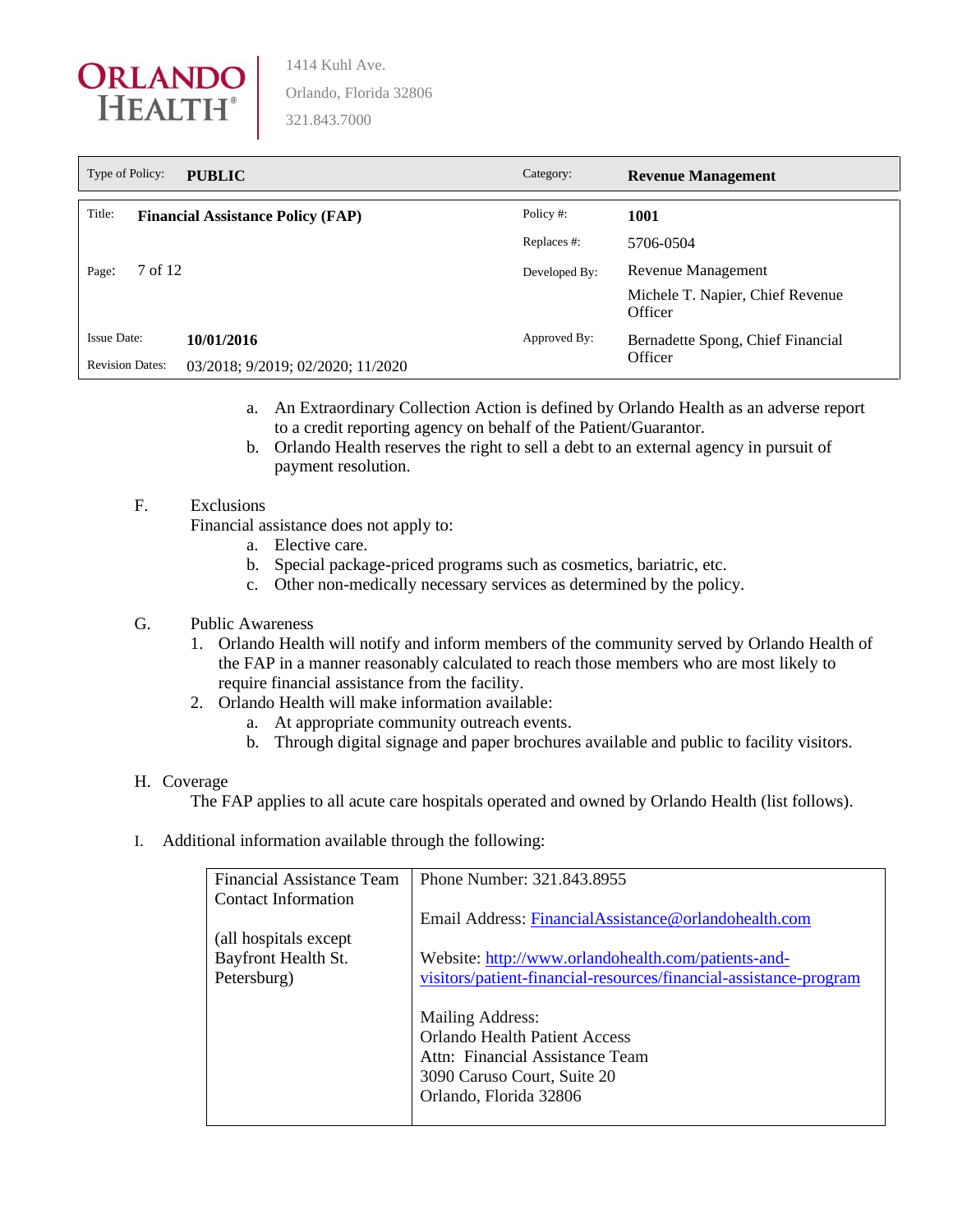

| Type of Policy:<br><b>PUBLIC</b> |                                          | Category:     | <b>Revenue Management</b>                   |
|----------------------------------|------------------------------------------|---------------|---------------------------------------------|
| Title:                           | <b>Financial Assistance Policy (FAP)</b> | Policy #:     | 1001                                        |
|                                  |                                          | Replaces #:   | 5706-0504                                   |
| 8 of 12<br>Page:                 |                                          | Developed By: | Revenue Management                          |
|                                  |                                          |               | Michele T. Napier, Chief Revenue<br>Officer |
| <b>Issue Date:</b>               | 10/01/2016                               | Approved By:  | Bernadette Spong, Chief Financial           |
| <b>Revision Dates:</b>           | 03/2018; 9/2019; 02/2020; 11/2020        |               | Officer                                     |

| <b>Central Billing Office</b><br><b>Contact Information</b> | Customer Service Phone Numbers: 321.841.2596 or 877.793.0145                                                             |
|-------------------------------------------------------------|--------------------------------------------------------------------------------------------------------------------------|
|                                                             | Email Address: FinancialAssistance@orlandohealth.com                                                                     |
| (Hospital Facilities and<br>Physician Billing)              | Website: http://www.orlandohealth.com/patients-and-<br>visitors/patient-financial-resources/financial-assistance-program |
|                                                             | Hospital Facilities Mailing Address:<br>Orlando Health<br>Attn: Patient Accounting Central Business Office               |
|                                                             | 3090 Caruso Court, Suite 20<br>Orlando, Florida 32806                                                                    |
|                                                             | Physician Billing Mailing Address:<br>Orlando Health                                                                     |
|                                                             | Attn: Physician Billing Central Business Office<br>3090 Caruso Court, Suite 20                                           |
|                                                             | Orlando, Florida 32806                                                                                                   |
|                                                             | In Person: Open Monday – Friday, $8:00$ am – $4:30$ pm                                                                   |
| Bayfront Health St.<br>Petersburg                           | Customer Service Phone Numbers: 321.841.2596 or 877.793.0145<br>Hospital Facility Number: 727.823.1234                   |
|                                                             | Email Address: BayfrontStPeteFinancialHelp@orlandohealth.com                                                             |
|                                                             | Website: Financial Assistance Program (bayfrontstpete.com)                                                               |
|                                                             | Facility Location/Mailing Address:<br>701 6th St S                                                                       |
|                                                             | Saint Petersburg, Florida 33701                                                                                          |
| Orlando Health Arnold<br>Palmer Hospital for<br>Children    | Customer Service Phone Numbers: 321.841.2596 or 877.793.0145<br>Hospital Facility Number: 407.649.9111                   |
|                                                             | Email Address: FinancialAssistance@orlandohealth.com                                                                     |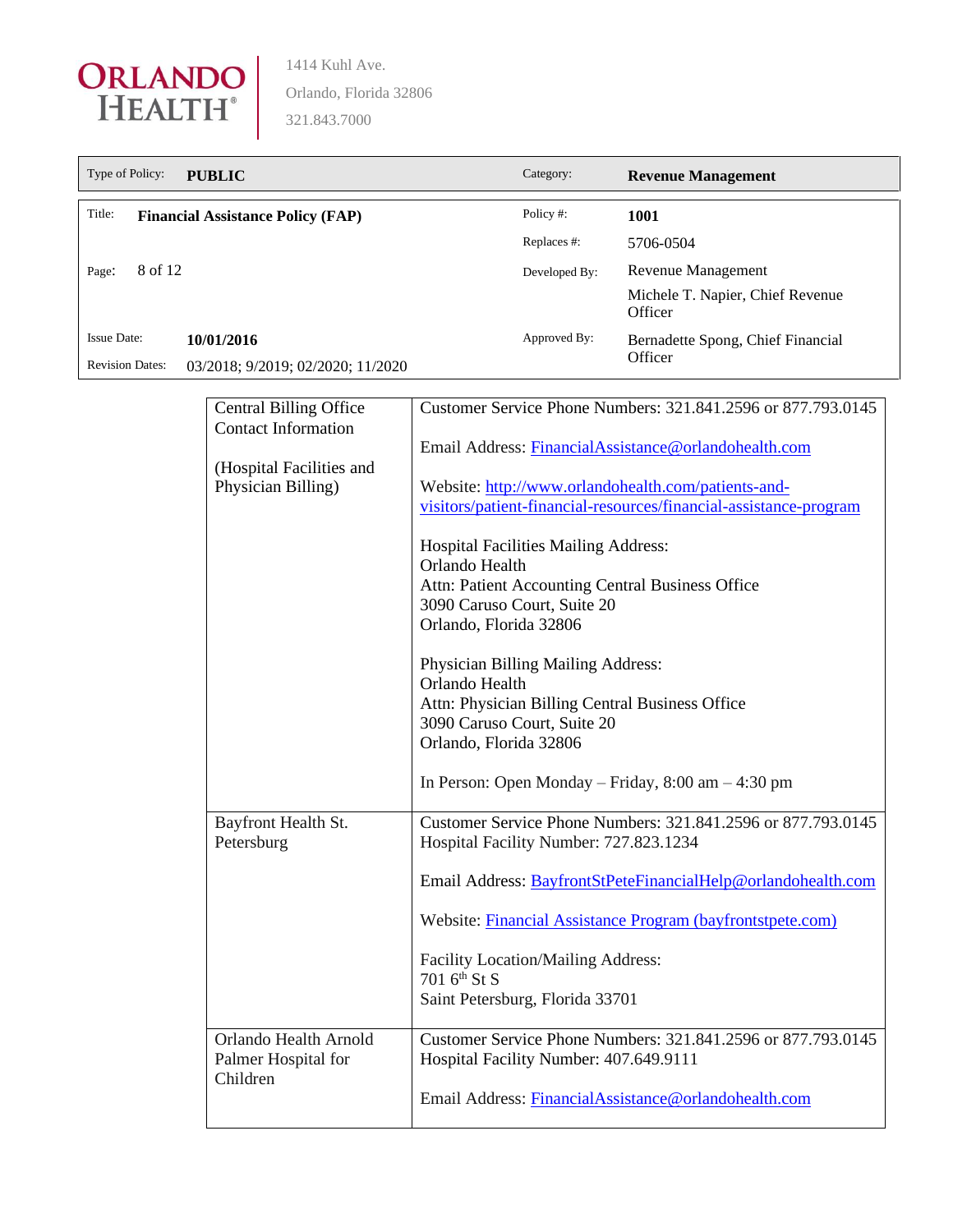

| Type of Policy:<br>Category:<br><b>PUBLIC</b> |                                          |               | <b>Revenue Management</b>                   |
|-----------------------------------------------|------------------------------------------|---------------|---------------------------------------------|
| Title:                                        | <b>Financial Assistance Policy (FAP)</b> | Policy #:     | 1001                                        |
| 9 of 12<br>Page:                              |                                          | Replaces#:    | 5706-0504                                   |
|                                               |                                          | Developed By: | Revenue Management                          |
|                                               |                                          |               | Michele T. Napier, Chief Revenue<br>Officer |
| Issue Date:                                   | 10/01/2016                               | Approved By:  | Bernadette Spong, Chief Financial           |
| <b>Revision Dates:</b>                        | 03/2018; 9/2019; 02/2020; 11/2020        |               | Officer                                     |

|                                | Website: http://www.orlandohealth.com/patients-and-               |
|--------------------------------|-------------------------------------------------------------------|
|                                | visitors/patient-financial-resources/financial-assistance-program |
|                                |                                                                   |
|                                | Facility Location/Mailing Address:                                |
|                                | 92 West Miller Street                                             |
|                                | Orlando, Florida 32806-2032                                       |
|                                |                                                                   |
| Orlando Health Dr. P.          | Customer Service Phone Numbers: 321.841.2596 or 877.793.0145      |
| Phillips Hospital              | Hospital Facility Number: 407.351.8500                            |
|                                |                                                                   |
|                                | Email Address: FinancialAssistance@orlandohealth.com              |
|                                |                                                                   |
|                                | Website: http://www.orlandohealth.com/patients-and-               |
|                                | visitors/patient-financial-resources/financial-assistance-program |
|                                |                                                                   |
|                                | Facility Location/Mailing Address:                                |
|                                | 9400 Turkey Lake Road                                             |
|                                | Orlando, Florida 32819-8001                                       |
| Orlando Health-Health          | Customer Service Phone Numbers: 321.841.2596 or 877.793.0145      |
| <b>Central Hospital</b>        | Hospital Facility Number: 407.296.1000                            |
|                                |                                                                   |
|                                | Email Address: FinancialAssistance@orlandohealth.com              |
|                                |                                                                   |
|                                | Website: http://www.orlandohealth.com/patients-and-               |
|                                | visitors/patient-financial-resources/financial-assistance-program |
|                                |                                                                   |
|                                | Facility Location/Mailing Address:                                |
|                                | 10000 W. Colonial Drive                                           |
|                                | Ocoee, Florida 34761-3498                                         |
|                                |                                                                   |
| Orlando Health Orlando         | Customer Service Phone Numbers: 321.841.2596 or 877.793.0145      |
| <b>Regional Medical Center</b> | Hospital Facility Number: 321.841.5111                            |
|                                |                                                                   |
|                                | Email Address: FinancialAssistance@orlandohealth.com              |
|                                |                                                                   |
|                                | Website: http://www.orlandohealth.com/patients-and-               |
|                                | visitors/patient-financial-resources/financial-assistance-program |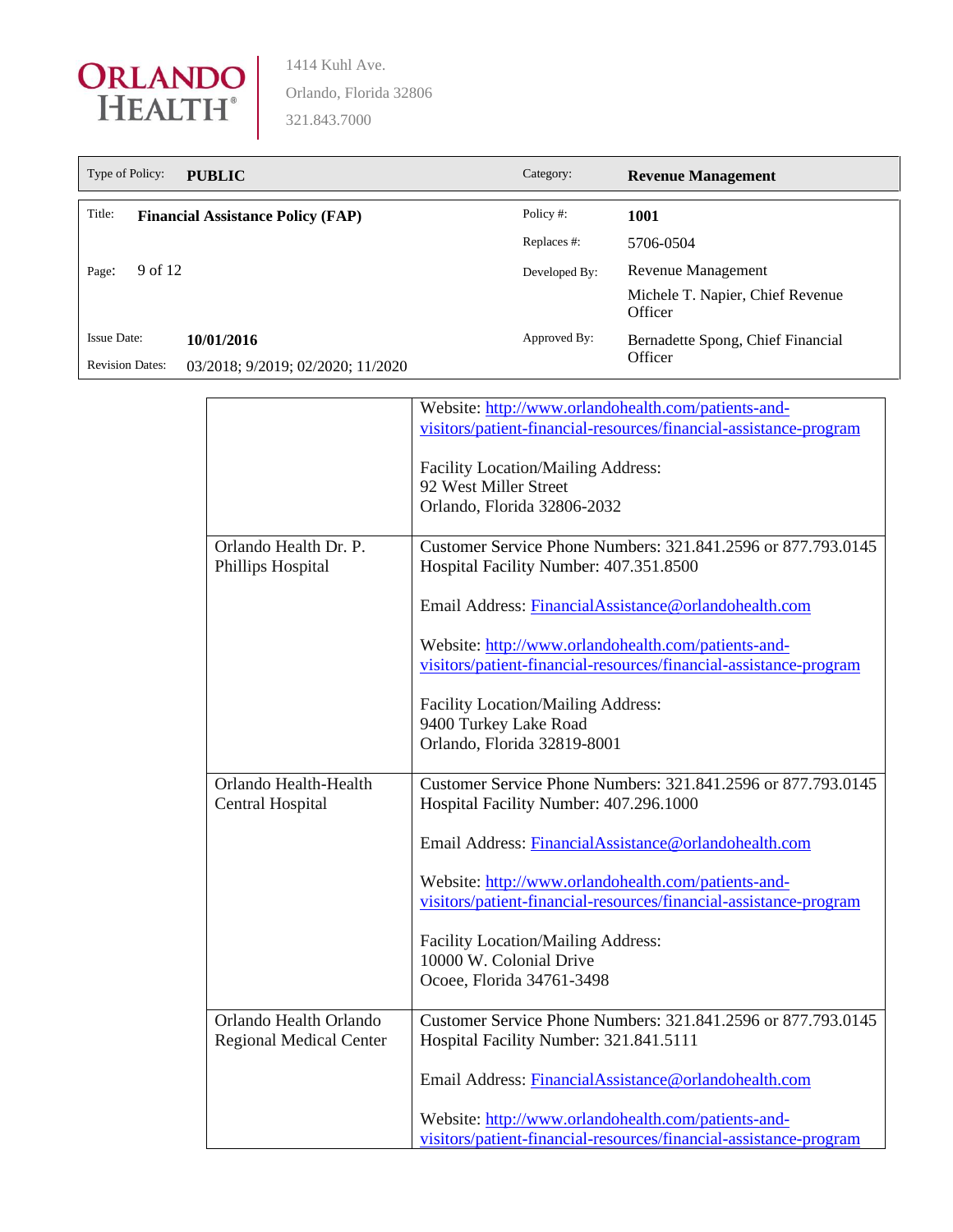

| Type of Policy:        | <b>PUBLIC</b>                            | Category:     | <b>Revenue Management</b>                    |
|------------------------|------------------------------------------|---------------|----------------------------------------------|
| Title:                 | <b>Financial Assistance Policy (FAP)</b> | Policy #:     | 1001                                         |
|                        |                                          | Replaces#:    | 5706-0504                                    |
| $10$ of $12$<br>Page:  |                                          | Developed By: | Revenue Management                           |
|                        |                                          |               | Michele T. Napier, Chief Revenue<br>Officer  |
| Issue Date:            | 10/01/2016                               | Approved By:  | Bernadette Spong, Chief Financial<br>Officer |
| <b>Revision Dates:</b> | 03/2018; 9/2019; 02/2020; 11/2020        |               |                                              |

|                                           | Facility Location/Mailing Address:<br>52 W. Underwood Street<br>Orlando, Florida 32806                                   |  |
|-------------------------------------------|--------------------------------------------------------------------------------------------------------------------------|--|
| Orlando Health South Lake<br>Hospital     | Customer Service Phone Numbers: 321.841.2596 or 877.793.0145<br>Hospital Facility Number: 352.394.4071                   |  |
|                                           | Email Address: FinancialAssistance@orlandohealth.com                                                                     |  |
|                                           | Website: http://www.orlandohealth.com/patients-and-<br>visitors/patient-financial-resources/financial-assistance-program |  |
|                                           | Facility Location/Mailing Address:<br>1900 Don Wickham Drive<br>Clermont, Florida 34711-1979                             |  |
| Orlando Health South<br>Seminole Hospital | Customer Service Phone Numbers: 321.841.2596 or 877.793.0145<br>Hospital Facility Number: 407.767.1200                   |  |
|                                           | Email Address: FinancialAssistance@orlandohealth.com                                                                     |  |
|                                           | Website: http://www.orlandohealth.com/patients-and-<br>visitors/patient-financial-resources/financial-assistance-program |  |
|                                           | Facility Location/Mailing Address:<br>555 West State Road 434<br>Longwood, Florida 32750-5119                            |  |
|                                           |                                                                                                                          |  |
| <b>Orlando Health Cancer</b><br>Institute | Customer Service Phone Numbers: 321.841.2596 or 877.793.0145<br>Hospital Facility Number: 321.841.1869                   |  |
|                                           | Email Address: FinancialAssistance@orlandohealth.com                                                                     |  |
|                                           | Website: http://www.orlandohealth.com/patients-and-<br>visitors/patient-financial-resources/financial-assistance-program |  |
|                                           | Facility Location/Mailing Address:                                                                                       |  |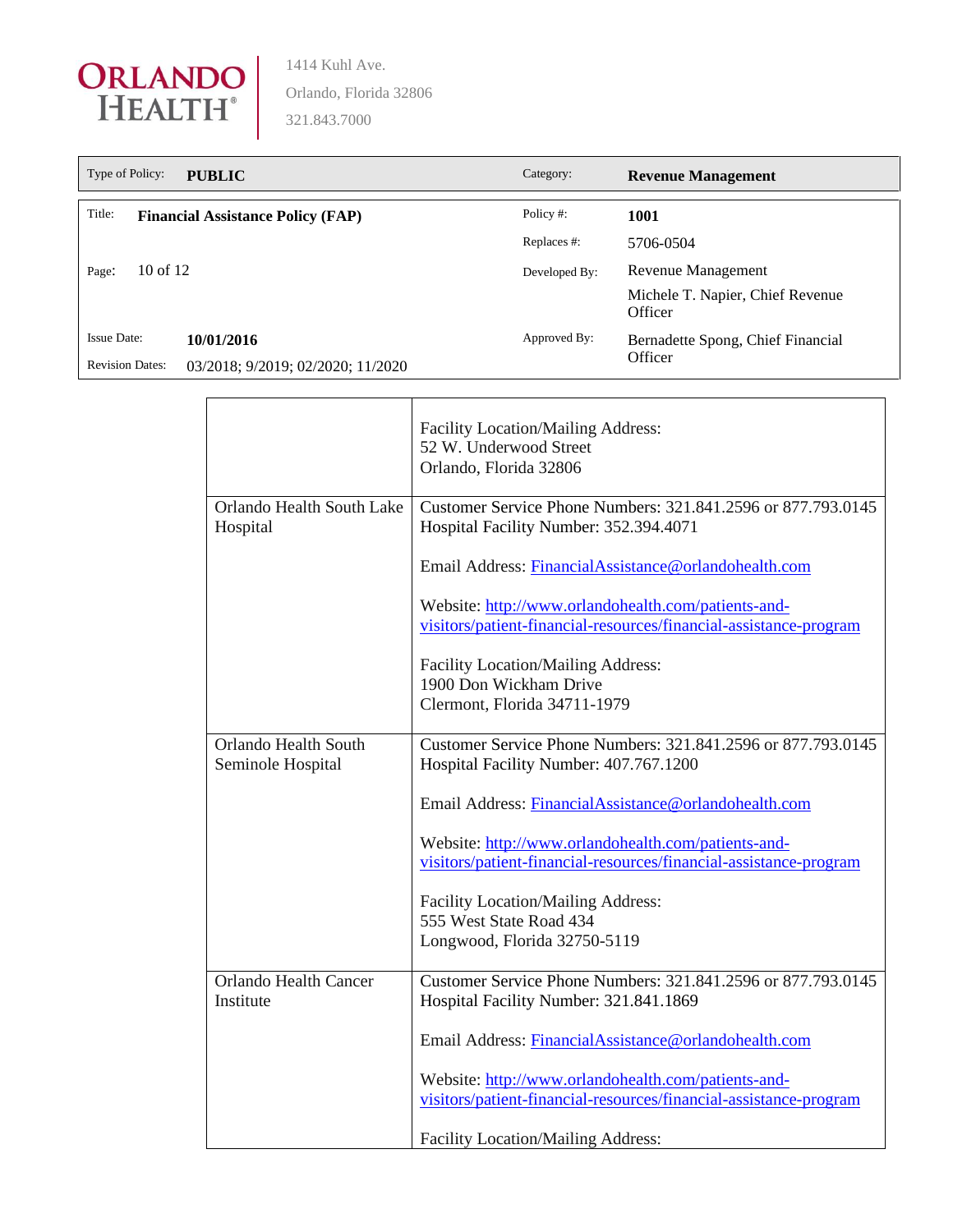

| Type of Policy:        | <b>PUBLIC</b>                            | Category:     | <b>Revenue Management</b>                    |
|------------------------|------------------------------------------|---------------|----------------------------------------------|
| Title:                 | <b>Financial Assistance Policy (FAP)</b> | Policy #:     | 1001                                         |
|                        |                                          | Replaces #:   | 5706-0504                                    |
| 11 of 12<br>Page:      |                                          | Developed By: | Revenue Management                           |
|                        |                                          |               | Michele T. Napier, Chief Revenue<br>Officer  |
| <b>Issue Date:</b>     | 10/01/2016                               | Approved By:  | Bernadette Spong, Chief Financial<br>Officer |
| <b>Revision Dates:</b> | 03/2018; 9/2019; 02/2020; 11/2020        |               |                                              |

|                                                                | 1400 South Orange Avenue<br>Orlando, Florida 32806-2036                                                                  |
|----------------------------------------------------------------|--------------------------------------------------------------------------------------------------------------------------|
| Orlando Health St. Cloud<br>Hospital                           | Customer Service Phone Numbers: 321.841.2596 or 877.793.0145<br>Hospital Facility Number: 407.892.2135                   |
|                                                                | Email Address: FinancialAssistance@orlandohealth.com                                                                     |
|                                                                | Website: http://www.orlandohealth.com/patients-and-<br>visitors/patient-financial-resources/financial-assistance-program |
|                                                                | Facility Location/Mailing Address:<br>2906 17th Street                                                                   |
|                                                                | St. Cloud, Florida 34769                                                                                                 |
| Orlando Health Winnie<br>Palmer Hospital for<br>Women & Babies | Customer Service Phone Numbers: 321.841.2596 or 877.793.0145<br>Hospital Facility Number: 321.843.1110                   |
|                                                                | Email Address: FinancialAssistance@orlandohealth.com                                                                     |
|                                                                | Website: http://www.orlandohealth.com/patients-and-<br>visitors/patient-financial-resources/financial-assistance-program |
|                                                                | Facility Location/Mailing Address:<br>83 West Miller Street<br>Orlando, Florida 32806-2031                               |

## **IV. DOCUMENTATION:**

None.

## **V. REFERENCES:**

- A. Orlando Health Patient Billing & Collections Policy (Self Pay), 1017: [OrlandoHealth.com/FinancialHelp](https://www.orlandohealth.com/patients-and-visitors/patient-financial-resources/financial-assistance-program)
- B. Orlando Health Provider Listing: [OrlandoHealth.com/FinancialHelp](https://www.orlandohealth.com/patients-and-visitors/patient-financial-resources/financial-assistance-program)
- C. Orlando Health Financial Assistance Application: [OrlandoHealth.com/FinancialHelp](https://www.orlandohealth.com/patients-and-visitors/patient-financial-resources/financial-assistance-program)